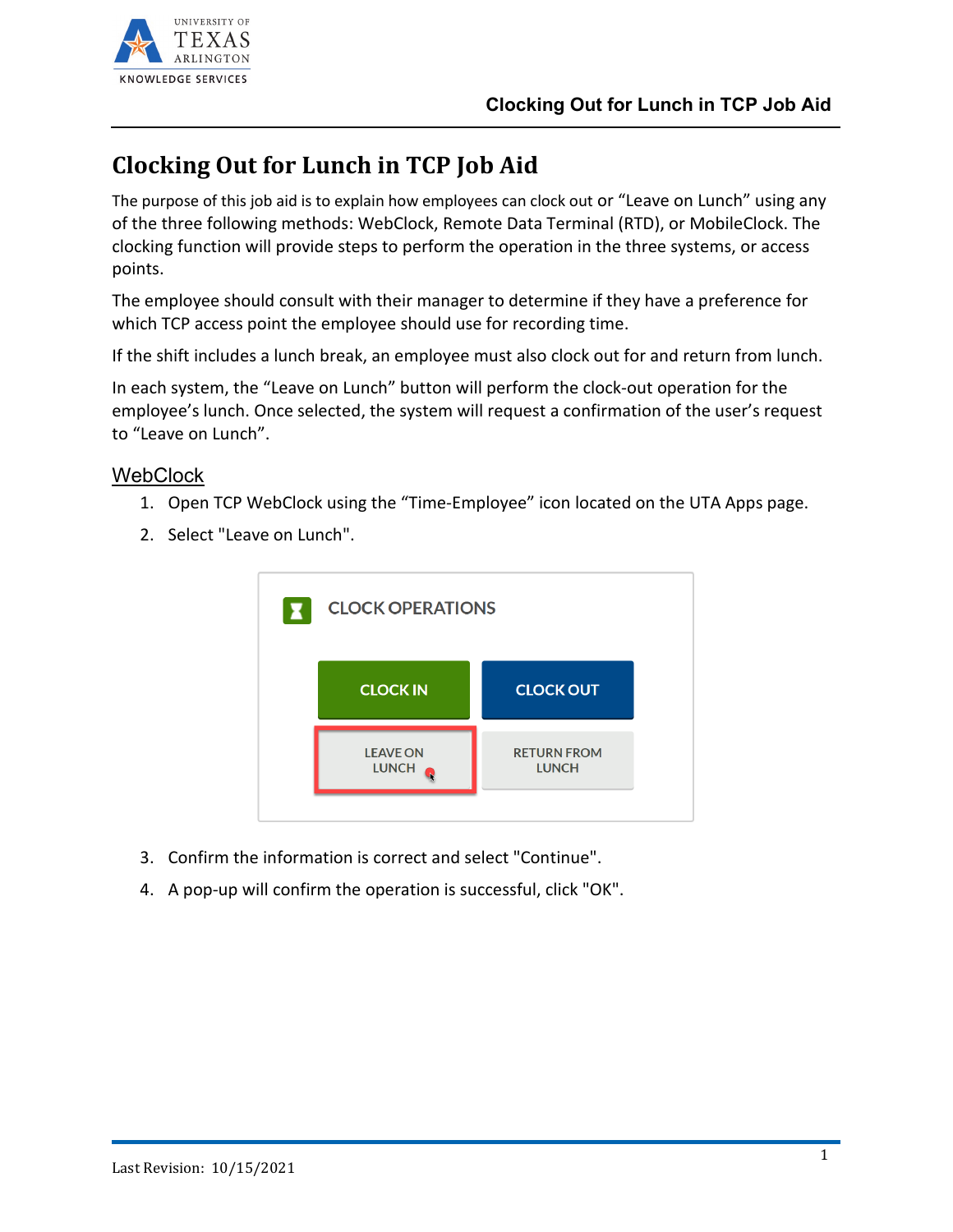

## Remote Data Terminal (RDT)

1. Enter your Employee ID. Alternatively, scan your employee ID badge.

| <b>Enter ID Number</b>                                                         |       |                |                |       |              | 10:10:40 am |  |  |
|--------------------------------------------------------------------------------|-------|----------------|----------------|-------|--------------|-------------|--|--|
| Company: University Of Texas Arlington 1<br>TM<br><b>icp</b><br>ID<br>Continue |       |                |                |       |              |             |  |  |
|                                                                                | Tab   | $\mathbf{1}$   | $\overline{2}$ | 3     | <b>Bksp</b>  |             |  |  |
|                                                                                |       | 4              | 5              | 6     | <b>Alpha</b> |             |  |  |
|                                                                                |       | $\overline{z}$ | 8              | 9     | <b>Hide</b>  |             |  |  |
|                                                                                | Clear |                | $\mathbf 0$    | Enter |              |             |  |  |

- 2. Enter your PIN.
- 3. Select "Leave on Lunch".



- 4. Confirm the information is correct and select "Continue".
- 5. A pop-up will confirm the operation is successful.